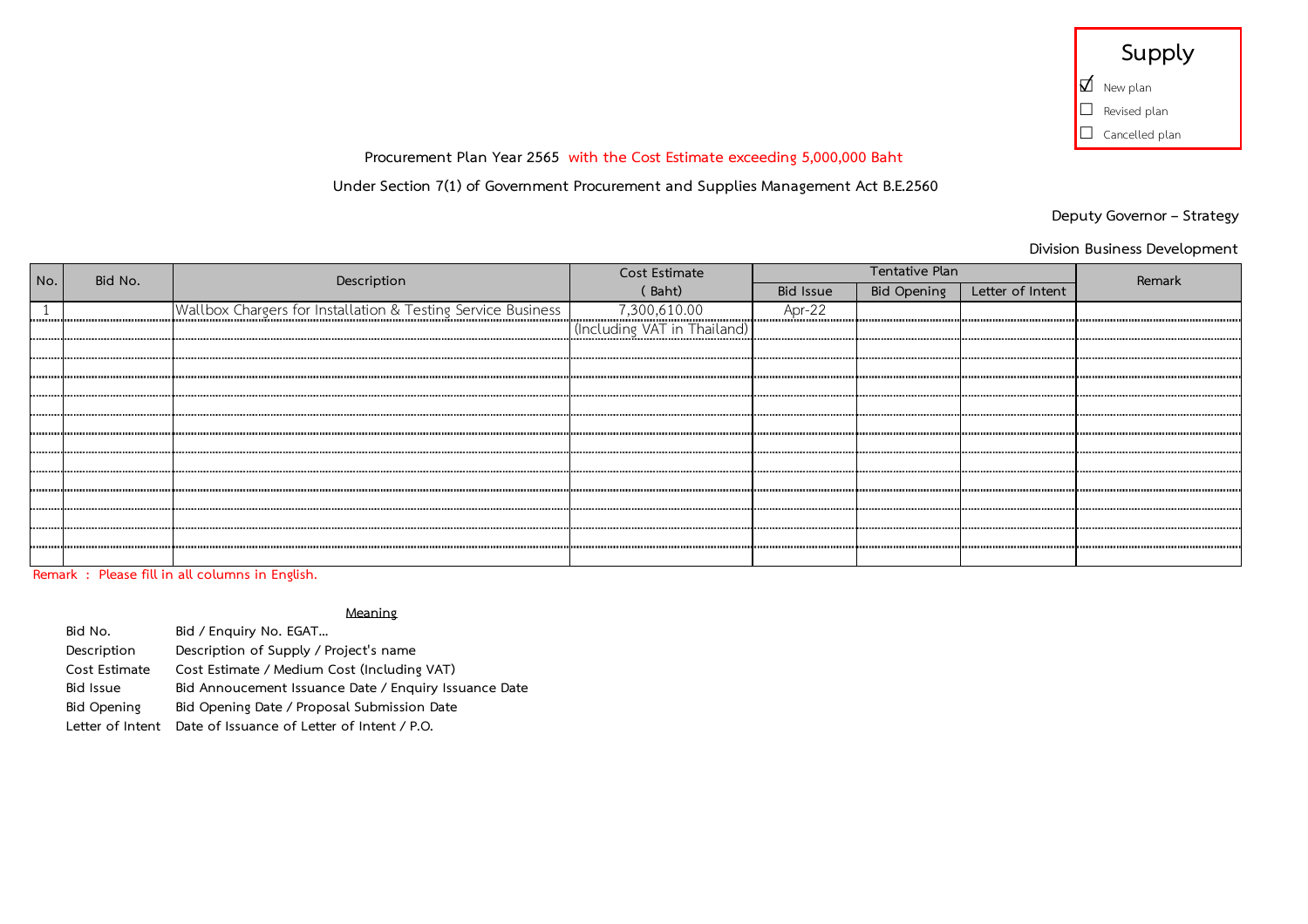| Supply                       |  |  |
|------------------------------|--|--|
| $\boxed{\triangle}$ New plan |  |  |
| $\Box$ Revised plan          |  |  |
| $\Box$ Cancelled plan        |  |  |

## Under Section 7(1) of Government Procurement and Supplies Management Act B.E.2560

Deputy Governor - Fuel

| Bid No.<br>No. |  | Description                                                           | Cost Estimate | Tentative Plan   |                    |                  | Remark                     |
|----------------|--|-----------------------------------------------------------------------|---------------|------------------|--------------------|------------------|----------------------------|
|                |  |                                                                       | (Baht)        | <b>Bid Issue</b> | <b>Bid Opening</b> | Letter of Intent |                            |
|                |  | Supply of Commodity Data Service<br>(LNG, Refined Product, Crude Oil) | 9,000,000     | June 22          | June 22            | July 22          | Exchange Rate= 34 Baht/USD |
|                |  |                                                                       |               |                  |                    |                  |                            |
|                |  |                                                                       |               |                  |                    |                  |                            |
|                |  |                                                                       |               |                  |                    |                  |                            |
|                |  |                                                                       |               |                  |                    |                  |                            |
|                |  |                                                                       |               |                  |                    |                  |                            |
|                |  |                                                                       |               |                  |                    |                  |                            |
|                |  |                                                                       |               |                  |                    |                  |                            |
|                |  |                                                                       |               |                  |                    |                  |                            |
|                |  |                                                                       |               |                  |                    |                  |                            |
|                |  |                                                                       |               |                  |                    |                  |                            |
|                |  |                                                                       |               |                  |                    |                  |                            |
|                |  |                                                                       |               |                  |                    |                  |                            |
|                |  |                                                                       |               |                  |                    |                  |                            |

Remark : Please fill in all columns in English.

| Bid No.            | Bid / Enguiry No. EGAT                                |
|--------------------|-------------------------------------------------------|
| Description        | Description of Supply / Project's name                |
| Cost Estimate      | Cost Estimate / Medium Cost (Including VAT)           |
| <b>Bid Issue</b>   | Bid Annoucement Issuance Date / Enquiry Issuance Date |
| <b>Bid Opening</b> | Bid Opening Date / Proposal Submission Date           |
| Letter of Intent   | Date of Issuance of Letter of Intent / P.O.           |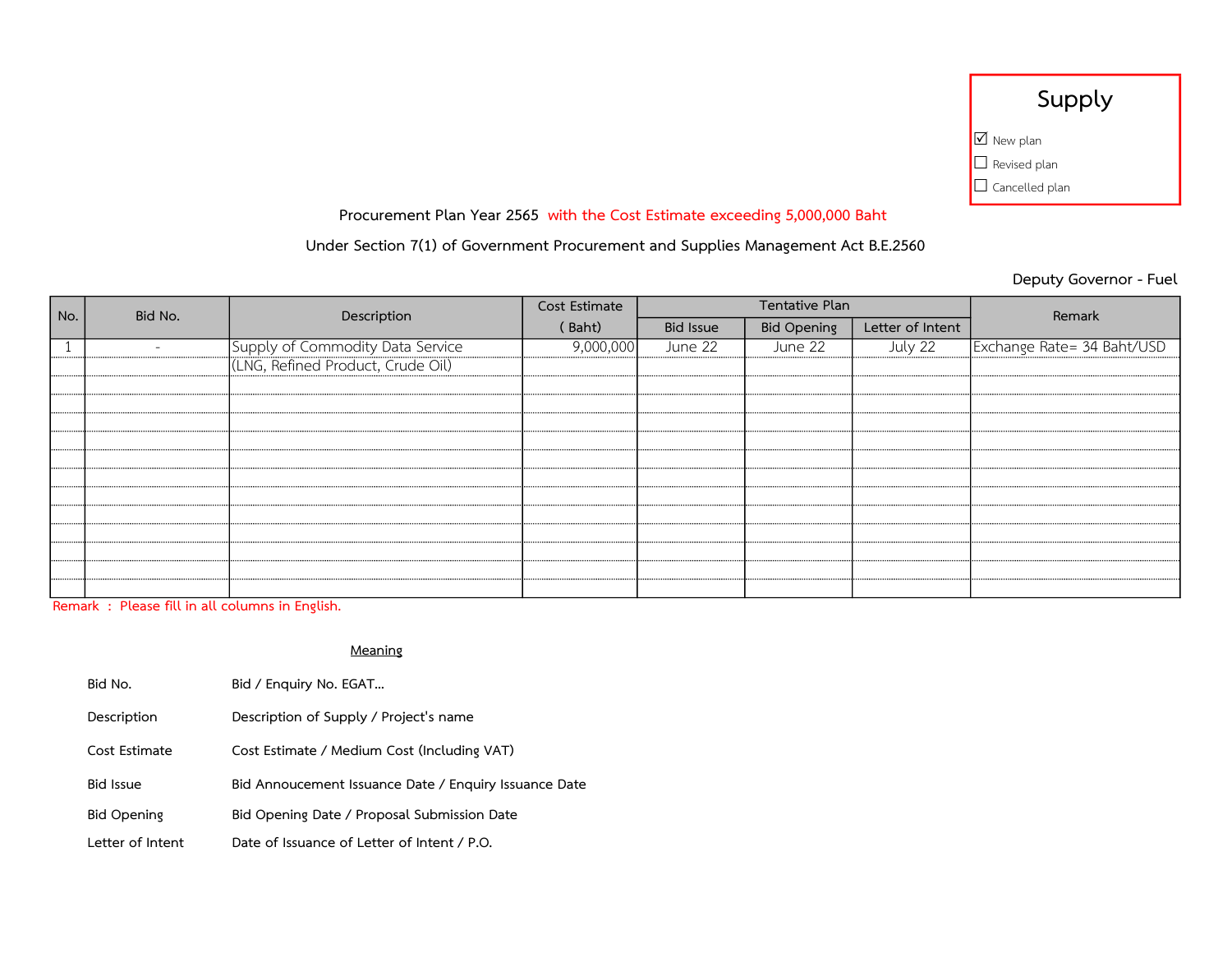| Supply                |
|-----------------------|
| $\mathbb{M}$ New plan |
| $\Box$ Revised plan   |
| $\Box$ Cancelled plan |

## Under Section 7(1) of Government Procurement and Supplies Management Act B.E.2560

Deputy Governor - Power Business

| No. | Bid No. | Description         | Cost Estimate |                  | Tentative Plan     |                  | Remark |
|-----|---------|---------------------|---------------|------------------|--------------------|------------------|--------|
|     |         |                     | (Baht)        | <b>Bid Issue</b> | <b>Bid Opening</b> | Letter of Intent |        |
|     |         | อค-บส.              |               |                  |                    |                  |        |
|     |         | Lube Oil and Grease | 12,000,000.00 | May-22           | Jun-22             | Jun-22           |        |
|     |         |                     |               |                  |                    |                  |        |
|     |         |                     |               |                  |                    |                  |        |
|     |         |                     |               |                  |                    |                  |        |
|     |         |                     |               |                  |                    |                  |        |
|     |         |                     |               |                  |                    |                  |        |
|     |         |                     |               |                  |                    |                  |        |
|     |         |                     |               |                  |                    |                  |        |
|     |         |                     |               |                  |                    |                  |        |
|     |         |                     |               |                  |                    |                  |        |
|     |         |                     |               |                  |                    |                  |        |
|     |         |                     |               |                  |                    |                  |        |
|     |         |                     |               |                  |                    |                  |        |

Remark : Please fill in all columns in English.

| Bid No.            | Bid / Enquiry No. EGAT                                |
|--------------------|-------------------------------------------------------|
| Description        | Description of Supply / Project's name                |
| Cost Estimate      | Cost Estimate / Medium Cost (Including VAT)           |
| <b>Bid Issue</b>   | Bid Annoucement Issuance Date / Enquiry Issuance Date |
| <b>Bid Opening</b> | Bid Opening Date / Proposal Submission Date           |
| Letter of Intent   | Date of Issuance of Letter of Intent / P.O.           |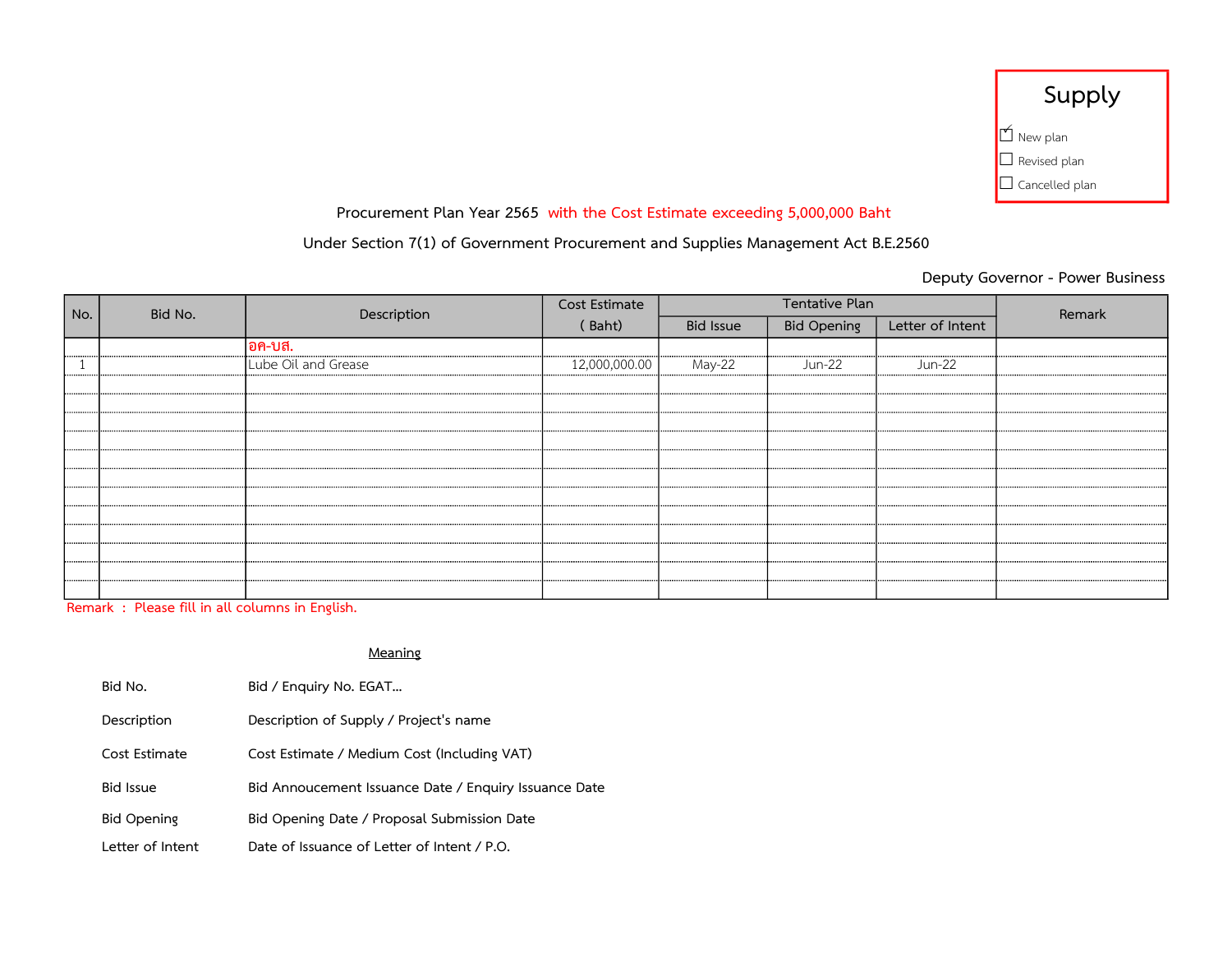| Supply                |  |
|-----------------------|--|
| $\boxtimes$ New plan  |  |
| $\Box$ Revised plan   |  |
| $\Box$ Cancelled plan |  |

Under Section 7(1) of Government Procurement and Supplies Management Act B.E.2560

## Deputy Governor - Generation

| No. | Bid No. | Description                                                                          | Cost Estimate |                  | Tentative Plan |                  | Remark |
|-----|---------|--------------------------------------------------------------------------------------|---------------|------------------|----------------|------------------|--------|
|     |         |                                                                                      | (Baht)        | <b>Bid Issue</b> | Bid Opening    | Letter of Intent |        |
|     |         | Supply Parts and Services for the                                                    | 16.906.000    | Feb-22           | Mar-22         | Apr-22           |        |
|     |         |                                                                                      |               |                  |                |                  |        |
|     |         | Timplementation of Autotune, GT26 rating<br> 2011; North Bangkok Power Plant Block 2 |               |                  |                |                  |        |
|     |         |                                                                                      |               |                  |                |                  |        |
|     |         |                                                                                      |               |                  |                |                  |        |
|     |         |                                                                                      |               |                  |                |                  |        |
|     |         |                                                                                      |               |                  |                |                  |        |
|     |         |                                                                                      |               |                  |                |                  |        |
|     |         |                                                                                      |               |                  |                |                  |        |
|     |         |                                                                                      |               |                  |                |                  |        |
|     |         |                                                                                      |               |                  |                |                  |        |

Remark : Please fill in all columns in English.

| Bid No.            | Bid / Enquiry No. EGAT                                |
|--------------------|-------------------------------------------------------|
| Description        | Description of Supply / Project's name                |
| Cost Estimate      | Cost Estimate / Medium Cost (Including VAT)           |
| <b>Bid Issue</b>   | Bid Annoucement Issuance Date / Enquiry Issuance Date |
| <b>Bid Opening</b> | Bid Opening Date / Proposal Submission Date           |
| Letter of Intent   | Date of Issuance of Letter of Intent / P.O.           |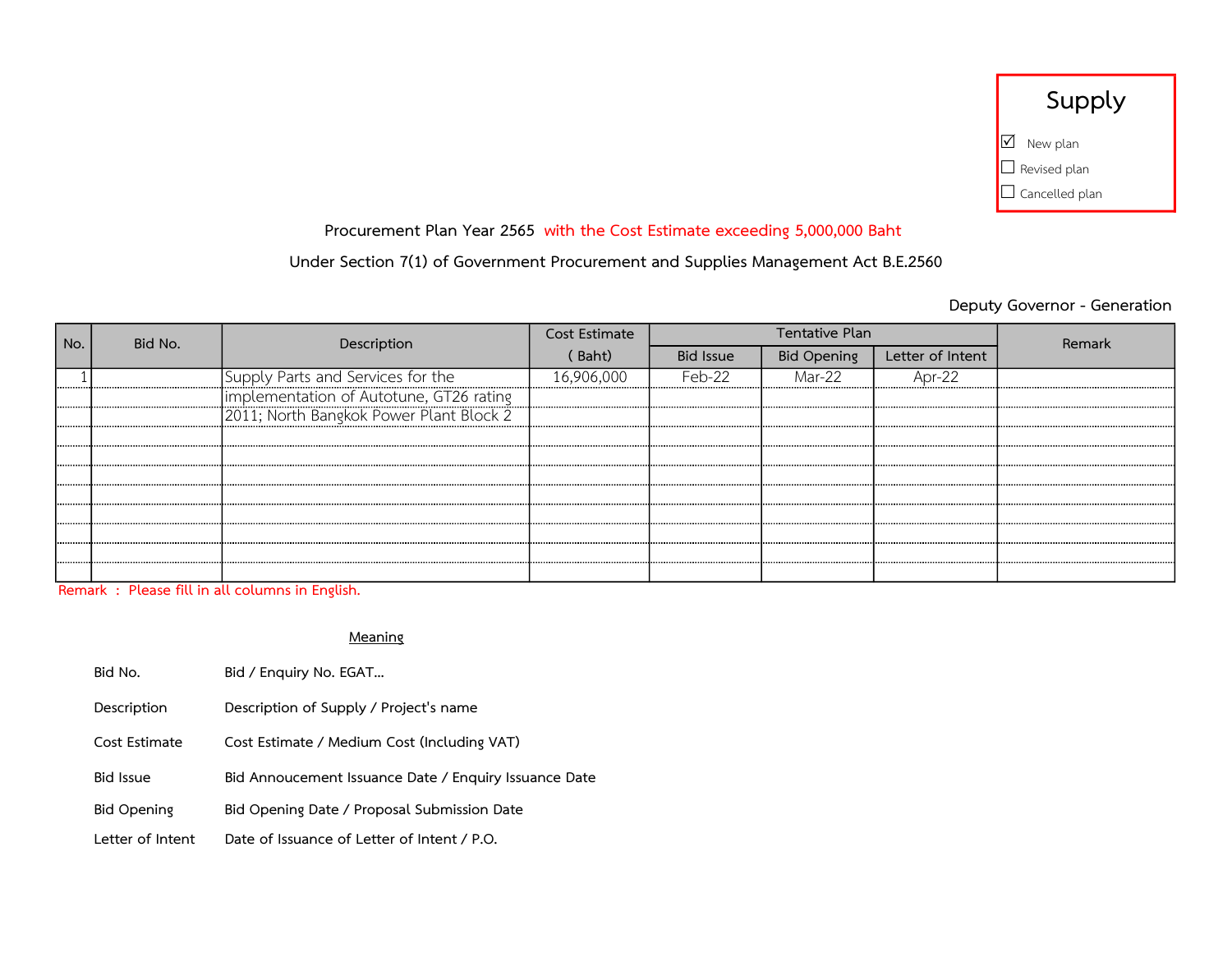| Supply                           |
|----------------------------------|
| $\overline{\mathbf{2}}$ New plan |
| $\Box$ Revised plan              |
| $\Box$ Cancelled plan            |

## Under Section 7(1) of Government Procurement and Supplies Management Act B.E.2560

## Deputy Governor - GENERATION

| No. | Bid No. | Description                                                                               | Cost Estimate |                  | Tentative Plan     | Remark           |  |
|-----|---------|-------------------------------------------------------------------------------------------|---------------|------------------|--------------------|------------------|--|
|     |         |                                                                                           | (Baht)        | <b>Bid Issue</b> | <b>Bid Opening</b> | Letter of Intent |  |
|     |         | Supply of license of SR::SPC for Bang Pakong<br>Combined Cycle Power Plant unit 11 and 12 | 6,310,000     | Mar 2022         | April 2022         | May 2022         |  |
|     |         |                                                                                           |               |                  |                    |                  |  |
|     |         | (BPK-C11 and BPK-C12)                                                                     |               |                  |                    |                  |  |
|     |         |                                                                                           |               |                  |                    |                  |  |
|     |         |                                                                                           |               |                  |                    |                  |  |
|     |         |                                                                                           |               |                  |                    |                  |  |
|     |         |                                                                                           |               |                  |                    |                  |  |
|     |         |                                                                                           |               |                  |                    |                  |  |
|     |         |                                                                                           |               |                  |                    |                  |  |
|     |         |                                                                                           |               |                  |                    |                  |  |
|     |         |                                                                                           |               |                  |                    |                  |  |
|     |         |                                                                                           |               |                  |                    |                  |  |
|     |         |                                                                                           |               |                  |                    |                  |  |
|     |         |                                                                                           |               |                  |                    |                  |  |

Remark : Please fill in all columns in English.

| Bid No.            | Bid / Enquiry No. EGAT                                |
|--------------------|-------------------------------------------------------|
| Description        | Description of Supply / Project's name                |
| Cost Estimate      | Cost Estimate / Medium Cost (Including VAT)           |
| <b>Bid Issue</b>   | Bid Annoucement Issuance Date / Enquiry Issuance Date |
| <b>Bid Opening</b> | Bid Opening Date / Proposal Submission Date           |
| Letter of Intent   | Date of Issuance of Letter of Intent / P.O.           |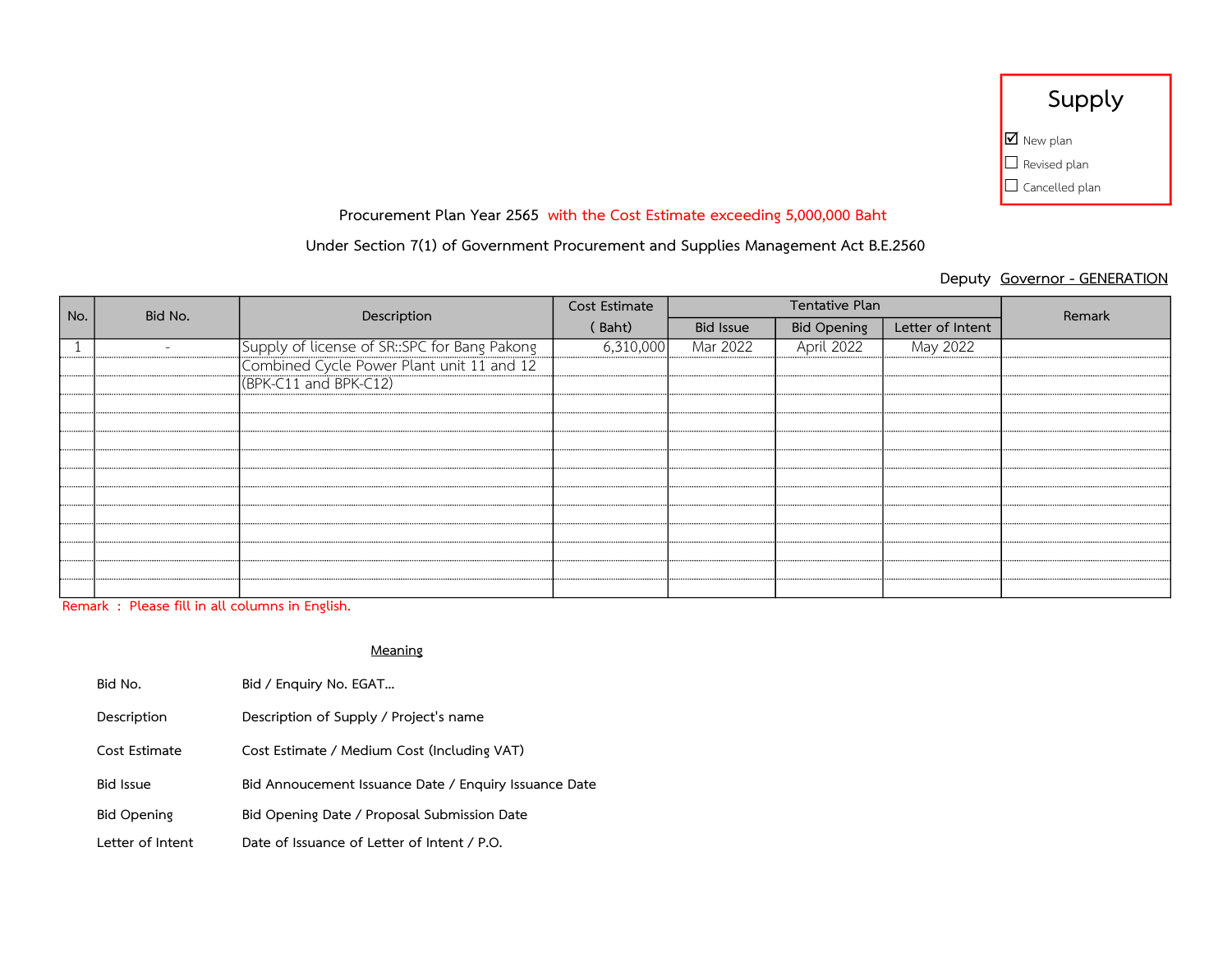# **Supply**

| Ø New plan          |
|---------------------|
| $\Box$ Revised plan |

 $\Box$  Cancelled plan

## **Procurement Plan Year 2565 with the Cost Estimate exceeding 5,000,000 Baht**

## **Under Section 7(1) of Government Procurement and Supplies Management Act B.E.2560**

**Deputy Governor - Power Plant** 

Deputy . **Development and Renewable Energy**

| No. | Tentative Plan<br>Cost Estimate<br>Bid No.<br>Description |                                                                |               |           | Remark             |                  |  |
|-----|-----------------------------------------------------------|----------------------------------------------------------------|---------------|-----------|--------------------|------------------|--|
|     |                                                           |                                                                | (Baht)        | Bid Issue | <b>Bid Opening</b> | Letter of Intent |  |
|     | 1 EGAT 7/2564-RPB 1-3                                     | RAJJAPRABHA HYDRO POWER PLANT -<br><b>RENOVATION UNITS 1-3</b> | 1,844,790,000 | Feb-22    | May-22             | <b>Nov-22</b>    |  |
|     | 2 EGAT 4/2564-SNR 4-5                                     | SRINAGARIND HYDRO POWER PLANT -<br>RENOVATION UNITS 4-5        | 2,824,020,000 | Feb-22    | May-22             | <b>Nov-22</b>    |  |
|     |                                                           |                                                                |               |           |                    |                  |  |
|     |                                                           |                                                                |               |           |                    |                  |  |
|     |                                                           |                                                                |               |           |                    |                  |  |
|     |                                                           |                                                                |               |           |                    |                  |  |
|     |                                                           |                                                                |               |           |                    |                  |  |
|     |                                                           |                                                                |               |           |                    |                  |  |
|     |                                                           |                                                                |               |           |                    |                  |  |
|     |                                                           |                                                                |               |           |                    |                  |  |
|     |                                                           |                                                                |               |           |                    |                  |  |
|     |                                                           |                                                                |               |           |                    |                  |  |
|     |                                                           |                                                                |               |           |                    |                  |  |
|     |                                                           |                                                                |               |           |                    |                  |  |

**Remark : Please fill in all columns in English.**

| Bid No.            | Bid / Enquiry No. EGAT                                |
|--------------------|-------------------------------------------------------|
| Description        | Description of Supply / Project's name                |
| Cost Estimate      | Cost Estimate / Medium Cost (Including VAT)           |
| <b>Bid Issue</b>   | Bid Annoucement Issuance Date / Enquiry Issuance Date |
| <b>Bid Opening</b> | Bid Opening Date / Proposal Submission Date           |
| Letter of Intent   | Date of Issuance of Letter of Intent / P.O.           |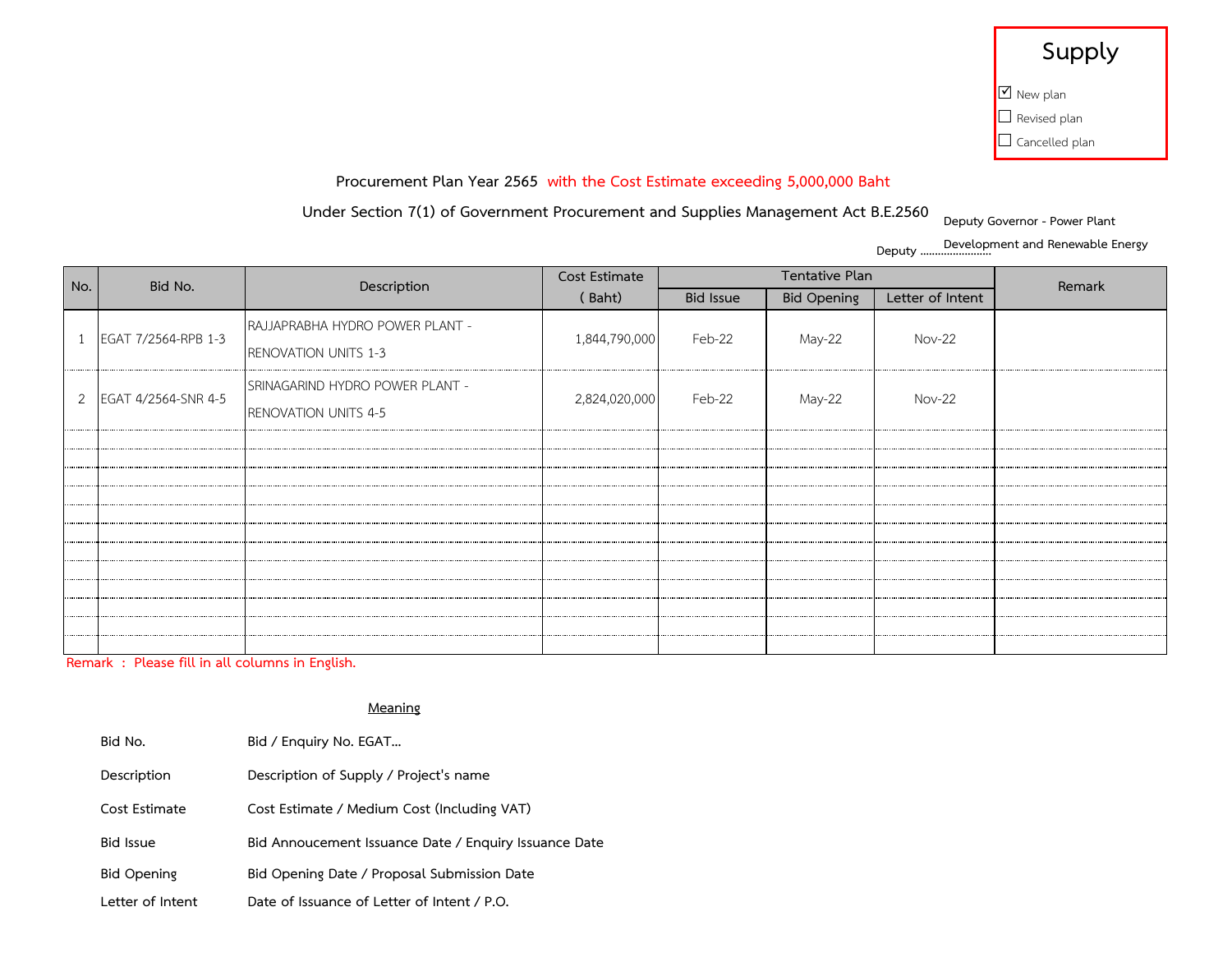

#### **Under Section 7(1) of Government Procurement and Supplies Management Act B.E.2560**

| <b>Deputy Transmission System</b> |                |                                                                                                                |                       |                   |                  |                                      |                  | 12 May 2022 |
|-----------------------------------|----------------|----------------------------------------------------------------------------------------------------------------|-----------------------|-------------------|------------------|--------------------------------------|------------------|-------------|
| No.                               | Bid No.        | Description                                                                                                    | Cost Estimate<br>(MB) | Pre-Oualification | <b>Bid Issue</b> | Tentative Plan<br><b>Bid Opening</b> | Letter of Intent | Remark      |
|                                   | TILS-CON-02    | Supply of Transmission Line Conductor                                                                          | 1,615.00              |                   | Jan 22           | Mar 22                               | <b>Jul 22</b>    | Cancelled   |
| 2                                 | RLP1-CON-04    | Supply of Transmission Line Conductor                                                                          | 176.40                |                   | Jan 22           | Mar 22                               | Jul 22           | Sealed Bid  |
| 3                                 | TIPN-CON-06    | Supply of Transmission Line Conductor                                                                          | 14.00                 |                   | Mar 22           | May 22                               | <b>Aug 22</b>    | Sealed Bid  |
| 4                                 | GBA3-HTLS-01   | Supply of Transmission Line High<br>Temperature Low Sag Conductor, Hardware<br>Assemblies and Line Accessories | 95.30                 |                   | Jul 22           | Sep 22                               | Dec 22           |             |
| 5                                 | GBA3-INS(L)-02 | Supply of Transmission Line Insulator                                                                          | 10.00                 |                   | <b>Jul 22</b>    | Sep 22                               | Dec 22           |             |
| 6                                 | TILS-CON-02(R) | Supply of Transmission Line Conductor                                                                          | 1,615.00              |                   | Aug 22           | <b>Aug 22</b>                        | Nov 22           |             |
| $\overline{7}$                    | TIWS-CON-05    | Supply of Transmission Line Conductor                                                                          | 1,281.80              |                   | Ort 22           | Jan 23                               | Jun 23           |             |
| 8                                 | TIEC-CON-04    | Supply of Transmission Line Conductor                                                                          | 868.84                |                   | Oct 22           | Jan 23                               | Apr 23           |             |
|                                   |                |                                                                                                                |                       |                   |                  |                                      |                  |             |

**Remark : Please fill in all columns in English.**

| Bid No.            | Bid / Enguiry No. EGAT                                                  |
|--------------------|-------------------------------------------------------------------------|
| Description        | Description of Supply / Project's name                                  |
| Cost Estimate      | Cost Estimate / Medium Cost (Including VAT)                             |
| <b>Bid Issue</b>   | Bid Annoucement Issuance Date / Enquiry Issuance Date                   |
| <b>Bid Opening</b> | Bid Opening Date / Proposal Submission Date                             |
| Letter of Intent   | Date of Issuance of Letter of Intent / P.O.                             |
| Sealed Bid         | Plase check at website https://www4.egat.co.th/fprocurement/biddingeng/ |
| Cancelled          | Bid has been cancelled.                                                 |
| Preparing          | In the process of preparing Bid documents                               |
|                    |                                                                         |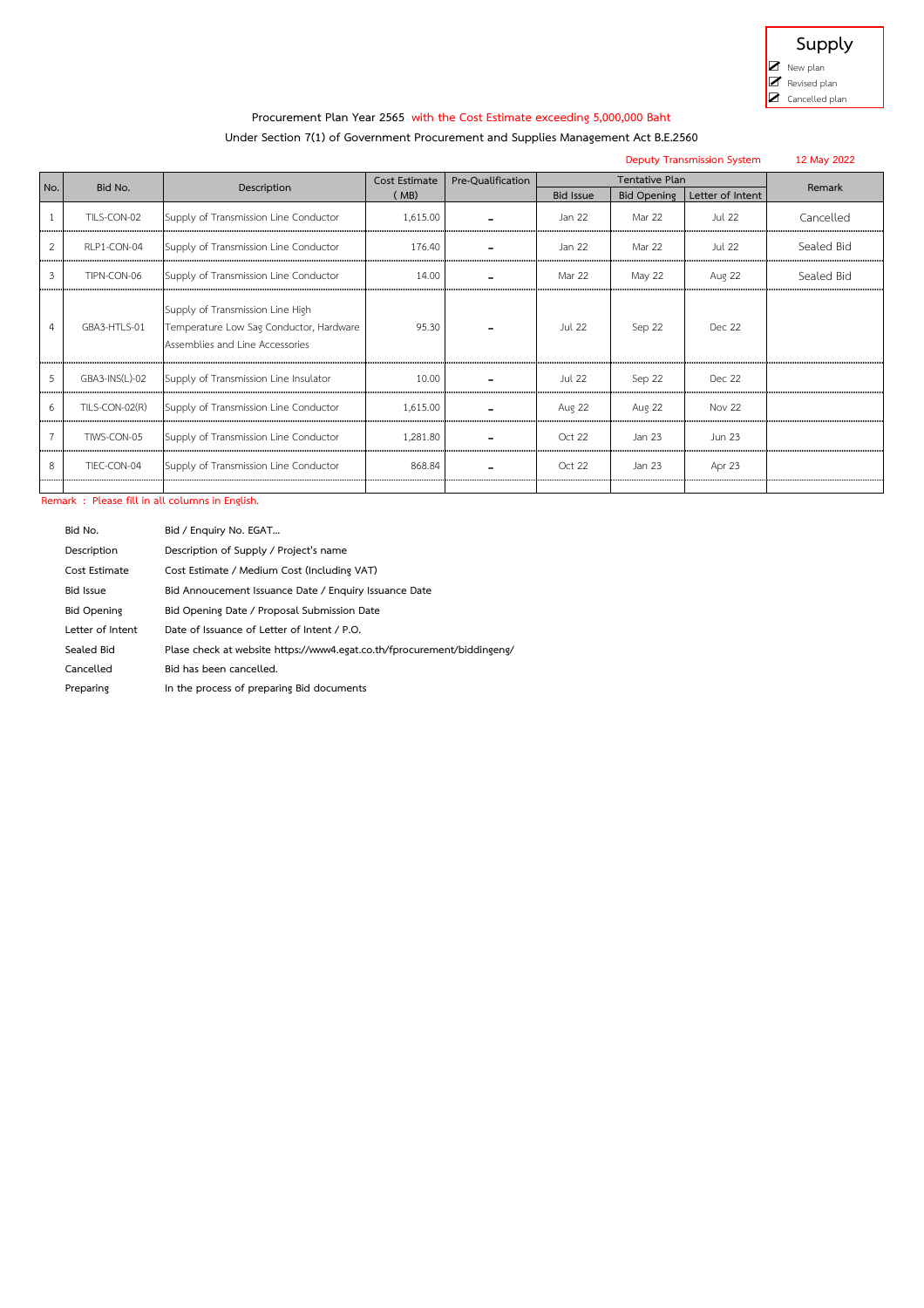

## **Under Section 7(1) of Government Procurement and Supplies Management Act B.E.2560**

|                |                                          |                                                             |               |                   | <b>Deputy Transmission System</b> |                    |                  |            |  |
|----------------|------------------------------------------|-------------------------------------------------------------|---------------|-------------------|-----------------------------------|--------------------|------------------|------------|--|
| No.            | Bid No.                                  | Description                                                 | Cost Estimate | Pre-Qualification |                                   | Tentative Plan     |                  |            |  |
|                |                                          |                                                             | (MB)          |                   | <b>Bid Issue</b>                  | <b>Bid Opening</b> | Letter of Intent | Remark     |  |
| 1              | TS12-SWG-03                              | Supply of 115 kV Compact Switchgear                         | 7.40          |                   | Jan 22                            | Mar 22             | <b>Jun 22</b>    | Sealed Bid |  |
| $\overline{2}$ | $TLS-TX-03(R)$                           | Supply of 333.33 MVA 500 kV Power<br>Transformer            | 390.00        |                   | Mar 22                            | <b>Jul 22</b>      | Nov 22           | Sealed Bid |  |
| 3              | TIEC-TX-02                               | Supply of 333.33 MVA 500 kV Power<br>Transformer            | 324.00        |                   | Mar 22                            | Jun 22             | Oct 22           | Sealed Bid |  |
| 4              | GBA3-TX-04                               | Supply of 25 MVA 69 kV Power Transformer                    | 17.00         |                   | Mar 22                            | May 22             | Sep 22           | Sealed Bid |  |
|                | TS12-MJ3-13 and                          | Supply of Junction Box, Termination Box,                    |               |                   |                                   |                    |                  |            |  |
| 5              | LNKP-JB-01 and ISGA-<br>$JB-01$          | LCUS, AC and DC Board                                       | 5.70          |                   | Mar 22                            | May 22             | <b>Jul 22</b>    | Sealed Bid |  |
| 6              | TS12-MC1-10                              | Supply of Miscellaneous Equipment                           | 5.00          |                   | Mar 22                            | May 22             | <b>Jul 22</b>    | Sealed Bid |  |
| 7              | TILS-MJ2-02 and<br>TS12-MJ2-09           | Supply of Power Circuit Breaker and<br>Disconnecting Switch | 31.60         |                   | Apr 22                            | Jun 22             | <b>Jun 22</b>    | Sealed Bid |  |
|                | TS12-MC2-10 and                          | Supply of Cable and Conductor                               |               |                   |                                   |                    |                  |            |  |
| 8              | LNKP-MC2-02                              |                                                             | 174.00        |                   | Feb 22                            | Apr 22             | <b>Jun 22</b>    | Sealed Bid |  |
| 9              | TS12-MJ2-11 and                          | Supply of Power Circuit Breaker and                         | 188.00        |                   | Mar 22                            |                    |                  |            |  |
|                | THKP-MJ2-01                              | Disconnecting Switch                                        |               |                   |                                   | May 22             | Aug 22           | Sealed Bid |  |
| 10             | TS12-MJ1-16                              | Supply of Current Transformer and Voltage<br>Transformer    | 69.30         |                   | Mar 22                            | May 22             | Aug 22           | Sealed Bid |  |
| 11             | TS12-SWG-01(R)                           | Supply of 33 kV Switchgear                                  | 17.00         |                   | Mar 22                            | May 22             | Aug 22           | Sealed Bid |  |
| 12             | URS1-MJ1-01                              | Supply of Current Transformer and Voltage<br>Transformer    | 5.50          |                   | <b>Jun 22</b>                     | <b>Jul 22</b>      | Aug 22           | Sealed Bid |  |
| 13             | TS12-SC-05                               | Supply of Shunt Capacitor Bank                              | 48.40         |                   | Feb 22                            | Apr 22             | <b>Jun 22</b>    | Sealed Bid |  |
| 14             | TIEC-RX-03                               | Supply of 55 MVAr 500 kV Shunt Reactor                      | 139.20        |                   | Apr 22                            | <b>Jul 22</b>      | <b>Nov 22</b>    | Sealed Bid |  |
| 15             | <b>URS1-CR-01</b>                        | Supply of Control and Protection<br>Equipment               | 8.50          |                   | Feb 22                            | Mar 22             | Apr 22           | Cancelled  |  |
| 16             | URS1-FRS-01                              | Supply of Fault Recording System                            | 5.50          |                   | Feb 22                            | Mar 22             | Apr 22           | Cancelled  |  |
| 17             | TS12-MJ1-17                              | Supply of Current Transformer and Voltage<br>Transformer    | 9.60          |                   | Apr 22                            | Jun 22             | Sep 22           | Cancelled  |  |
| 18             | TS12-CR-20                               | Supply of Control and Protection<br>Equipment               | 7.50          |                   | May 22                            | <b>Jul 22</b>      | Oct 22           | Cancelled  |  |
| 19             | NPR1-CR-01                               | Supply of Control and Protectior<br>Equipment               | 8.00          |                   | Oct 21                            | Jan 22             | May 22           | Preparing  |  |
| 20             | NPR1-FRS-01                              | Supply of Fault Recording System                            | 5.00          |                   | Oct 21                            | Jan 22             | May 22           | Preparing  |  |
| 21             | TIPN-TX-02                               | Supply of 333.33 MVA 500 kV Power<br>Transformer            | 336.00        |                   | Mar 22                            | Jun 22             | Nov 22           | Preparing  |  |
| 22             | TS12-MJ1-20                              | Supply of Current Transformer and Voltage<br>Transformer    | 24.96         |                   | Mar 22                            | May 22             | <b>Aug 22</b>    | Preparing  |  |
| 23             | TIPN-RX-01                               | Supply of 55 MVAr 500 kV Shunt Reactors                     | 216.00        |                   | May 22                            | <b>Aug 22</b>      | Jan 23           |            |  |
| 24             | TS12-SC-08                               | Supply of Shunt Capacitor Bank                              | 20.00         |                   | May 22                            | <b>Jul 22</b>      | Oct 22           |            |  |
|                | TS12-CR-20 and                           | Supply of Control and Protection                            |               |                   |                                   |                    |                  |            |  |
| 25             | TIWS-CR-01 and RTS2-Equipment<br>$CR-12$ |                                                             | 13.50         |                   | Jun 22                            | <b>Jul 22</b>      | Aug 22           |            |  |
| 26             | TS12-MJ1-17 and<br>SPPC-MJ1-08           | Supply of Current Transformer and Voltage<br>Transformer    | 12.00         |                   | Jun 22                            | Aug 22             | Oct 22           |            |  |
| 27             | TS12-MJ2-12                              | Supply of Power Circuit Breaker and<br>Disconnecting Switch | 9.10          |                   | <b>Jun 22</b>                     | Aug 22             | Oct 22           |            |  |
| 28             | TS12-TX-17                               | Supply of 300 MVA 230 kV Power<br>Transformer               | 198.00        |                   | <b>Jun 22</b>                     | Sep 22             | Jan 23           |            |  |
| 29             | TS12-TX-14(R)                            | Supply of 300 MVA 230 kV Power<br>Transformer               | 137.00        |                   | Jun 22                            | Sep 22             | Jan 23           |            |  |
| 30             | TS12-TX-19                               | Supply of 50 MVA 115 kV Power<br>Transformer                | 45.00         |                   | <b>Jun 22</b>                     | Aug 22             | Nov 22           |            |  |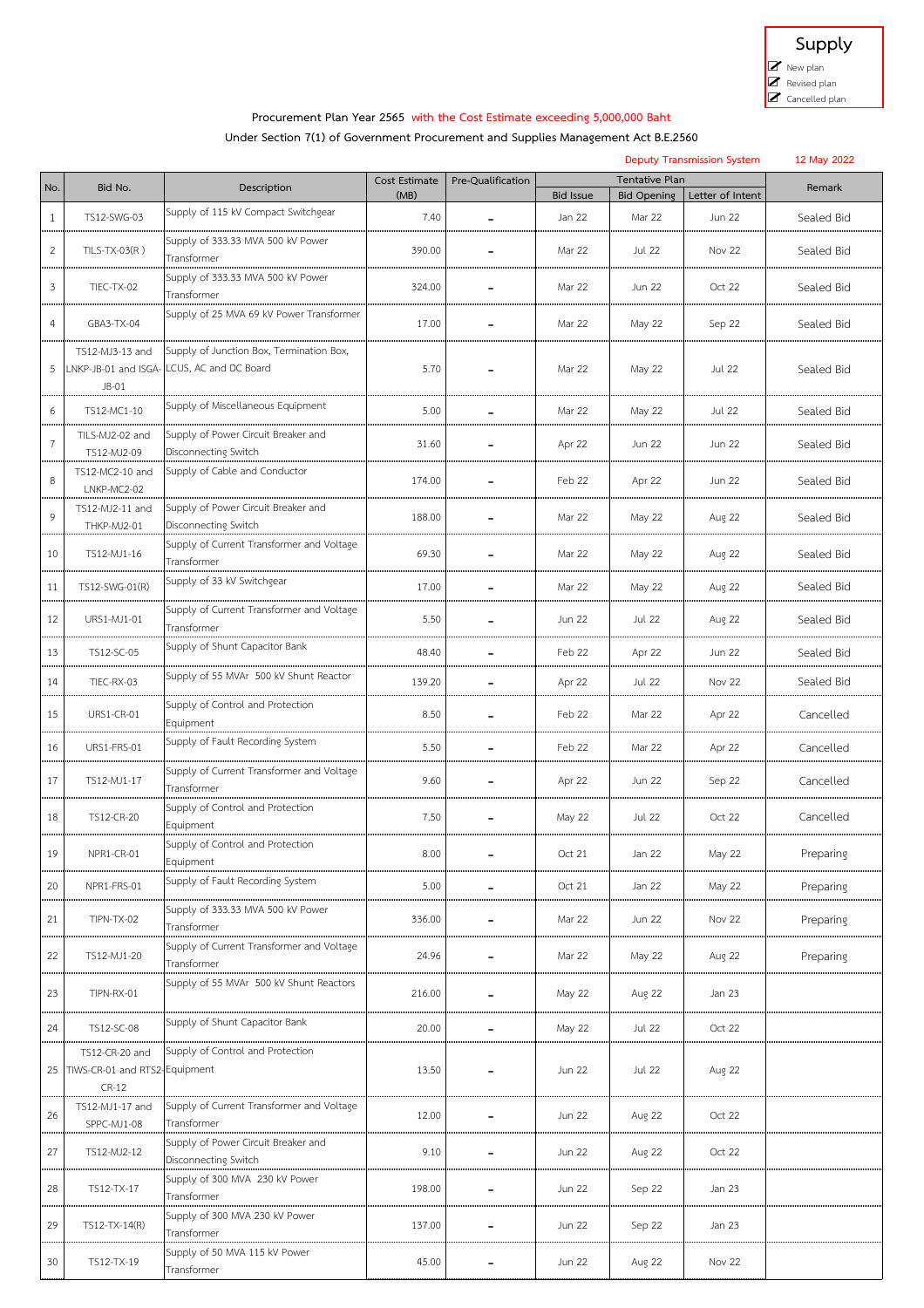| 31 | TSFC-CR-02                                        | Supply of Control and Protection<br>Equipment                               | 37.50  | <b>Jun 22</b> | <b>Aug 22</b> | Oct 22        |  |
|----|---------------------------------------------------|-----------------------------------------------------------------------------|--------|---------------|---------------|---------------|--|
| 32 | TILS-CR-03                                        | Supply of Control and Protection<br>Equipment                               | 8.00   | <b>Jun 22</b> | Aug 22        | Dec 22        |  |
| 33 | TS12-MC2-12 and<br>GBA3-MC2-05 and<br>TSFC-MC2-02 | Supply of Cable and Conductor                                               | 7.30   | <b>Jul 22</b> | Sep 22        | <b>Dec 22</b> |  |
| 34 | TS12-TX-20                                        | Supply of 50 MVA 115 kV Power<br>Transformer                                | 110.20 | <b>Jul 22</b> | Sep 22        | Dec 22        |  |
| 35 | GBA3-GIS-02                                       | Supply of 500 kV Gas Insulated Switchgear                                   | 30.00  | <b>Jul 22</b> | Sep 22        | <b>Dec 22</b> |  |
| 36 | RTS2-TX-02                                        | Supply of 200 MVA 230 kV and 25 MVA 115<br>kV Power Transformer             | 114.00 | Aug 22        | Oct 22        | Feb 23        |  |
| 37 | RTS2-MC1-07                                       | Supply of Miscellaneous Equipment                                           | 34.70  | Aug 22        | Oct 22        | Jan 23        |  |
| 38 | TIWS-SC-03                                        | Supply of Shunt Capacitor Bank                                              | 15.20  | Aug 22        | Oct 22        | Jan 23        |  |
| 39 | TS12-SC-07                                        | Supply of Shunt Capacitor Bank                                              | 30.83  | Sep 22        | Nov 22        | Feb 23        |  |
| 40 | MMR2-MJ2-01                                       | Supply of Power Circuit Breaker and<br>Disconnecting Switch                 | 17.00  | Sep 22        | Nov 22        | Mar 23        |  |
| 41 | SEZ1-MJ2-01                                       | Supply of Power Circuit Breaker and<br>Disconnecting Switch                 | 13.50  | Sep 22        | Dec 22        | Apr 23        |  |
| 42 | MMR2-MJ1-01                                       | Supply of Current Transformer and Voltage<br>Transformer                    | 11.50  | Sep 22        | Nov 22        | Mar 23        |  |
| 43 | SEZ1-MJ1-01                                       | Supply of Current Transformer and Coupling<br>Capacitor Voltage Transformer | 8.00   | Sep 22        | Dec 22        | Apr 23        |  |
| 44 | MMR2-CR-01                                        | Supply of Control and Protection<br>Equipment                               | 8.00   | Oct 22        | <b>Dec 22</b> | Apr 23        |  |
| 45 | TIWS-RX-02                                        | Supply of 165 MVAr 500 kV Shunt Reactor                                     | 124.80 | Nov 22        | Feb 23        | <b>Jun 23</b> |  |
| 46 | TIWS-RX-04                                        | Supply of 110 MVAr 500 kV Shunt Reactor                                     | 84.00  | Nov 22        | Feb 23        | <b>Jun 23</b> |  |
| 47 | SEZ1-CR-01                                        | Supply of Control and Protection<br>Equipment                               | 32.00  | Nov 22        | Feb 23        | <b>Jun 23</b> |  |
| 48 | SEZ1-FRS-01                                       | Supply of Fault Recording System                                            | 15.00  | Nov 22        | Feb 23        | Jun 23        |  |
| 49 | TS12-TX-05(R)                                     | Supply of 333.33 MVA 500 kV Power<br>Transformer                            | 180.00 | Dec 22        | Mar 22        | <b>Jul 22</b> |  |
| 50 | TS12-GIS-04                                       | Supply of 115 kV Gas Insulated Switchgear                                   | 8.00   | <b>Dec 22</b> | Feb 23        | Apr 23        |  |

**Remark : Please fill in all columns in English.**

| Bid No.            | Bid / Enguiry No. EGAT                                                  |
|--------------------|-------------------------------------------------------------------------|
| Description        | Description of Supply / Project's name                                  |
| Cost Estimate      | Cost Estimate / Medium Cost (Including VAT)                             |
| <b>Bid Issue</b>   | Bid Annoucement Issuance Date / Enquiry Issuance Date                   |
| <b>Bid Opening</b> | Bid Opening Date / Proposal Submission Date                             |
| Letter of Intent   | Date of Issuance of Letter of Intent / P.O.                             |
| Sealed Bid         | Plase check at website https://www4.egat.co.th/fprocurement/biddingeng/ |
| Cancelled          | Bid has been cancelled.                                                 |
| Preparing          | In the process of preparing Bid documents                               |